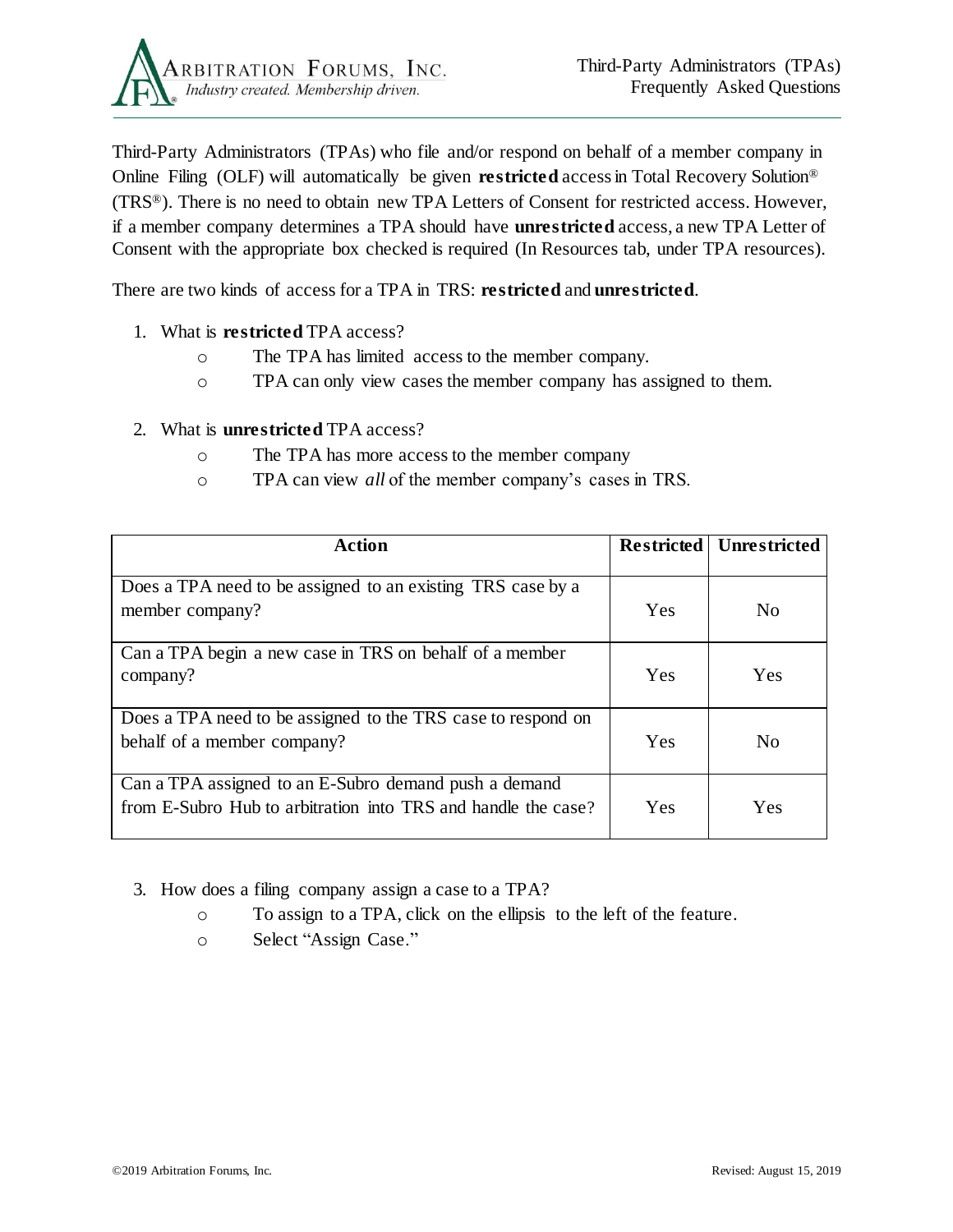

|                             | ☆ Case Summary: 18                                          |  |  |  |  |
|-----------------------------|-------------------------------------------------------------|--|--|--|--|
|                             | Company                                                     |  |  |  |  |
|                             | # 04513 ALPHA INSURANCE OF FLORIDA<br>ured: TEDDY ROOSEVELT |  |  |  |  |
| Add/Edit a Feature          |                                                             |  |  |  |  |
| Add/Edit a Supplement       |                                                             |  |  |  |  |
| Assign Case                 |                                                             |  |  |  |  |
| Create Case Support Inquiry |                                                             |  |  |  |  |
| Occurrence Overview         |                                                             |  |  |  |  |

## o Select the correct TPA from the "Assign Case To" drop-down box.

| Assign Case Administration                                                                                                                                                                                                                            |                                                       |                            |                                                         |  |  |  |
|-------------------------------------------------------------------------------------------------------------------------------------------------------------------------------------------------------------------------------------------------------|-------------------------------------------------------|----------------------------|---------------------------------------------------------|--|--|--|
| Loss State: Colorado                                                                                                                                                                                                                                  | Loss Date: 12/1/2017<br>Insured Name: TEDDY ROOSEVELT | Policy Number:<br>Case ID: | Claim Number: TEST - PL COUNTER - BOTH<br>1800000DF3-C1 |  |  |  |
| <b>Current Assignment:</b><br>ALPHA INSURANCE CO - ALPHA INSURANCE OF FLORIDA (04513-0002)                                                                                                                                                            |                                                       |                            |                                                         |  |  |  |
| Assign Case to:<br>CEI SUBROGATION SERVICES - CEI SUBROGATION SERVICES (04504-0002)<br>PARAGON SUBROGATION SERVICES - PARAGON SUBROGATION SERVICES (70213-0002)<br>PARADOX INSURANCE SERVICES - PARADOX INSURANCE SERVICES OF CALIFORNIA (04515-0002) |                                                       |                            |                                                         |  |  |  |

o Select "Assign Case."

o The TPA will be listed on the feature as the Admin.

## Company

¡ 04513 ALPHA INSURANCE OF FLORIDA Insured: TEDDY ROOSEVELT Admin: CEI SUBROGATION SERVICES

- 4. If the member company wants to remove the TPA, what should they do?
	- o To remove to a TPA or change TPAs, click on the ellipsis to the left of the feature.
	- o Select "Assign Case."
	- o Select either "Assign Case To" or "Send Case Back To."
	- o Select "Assign Case."